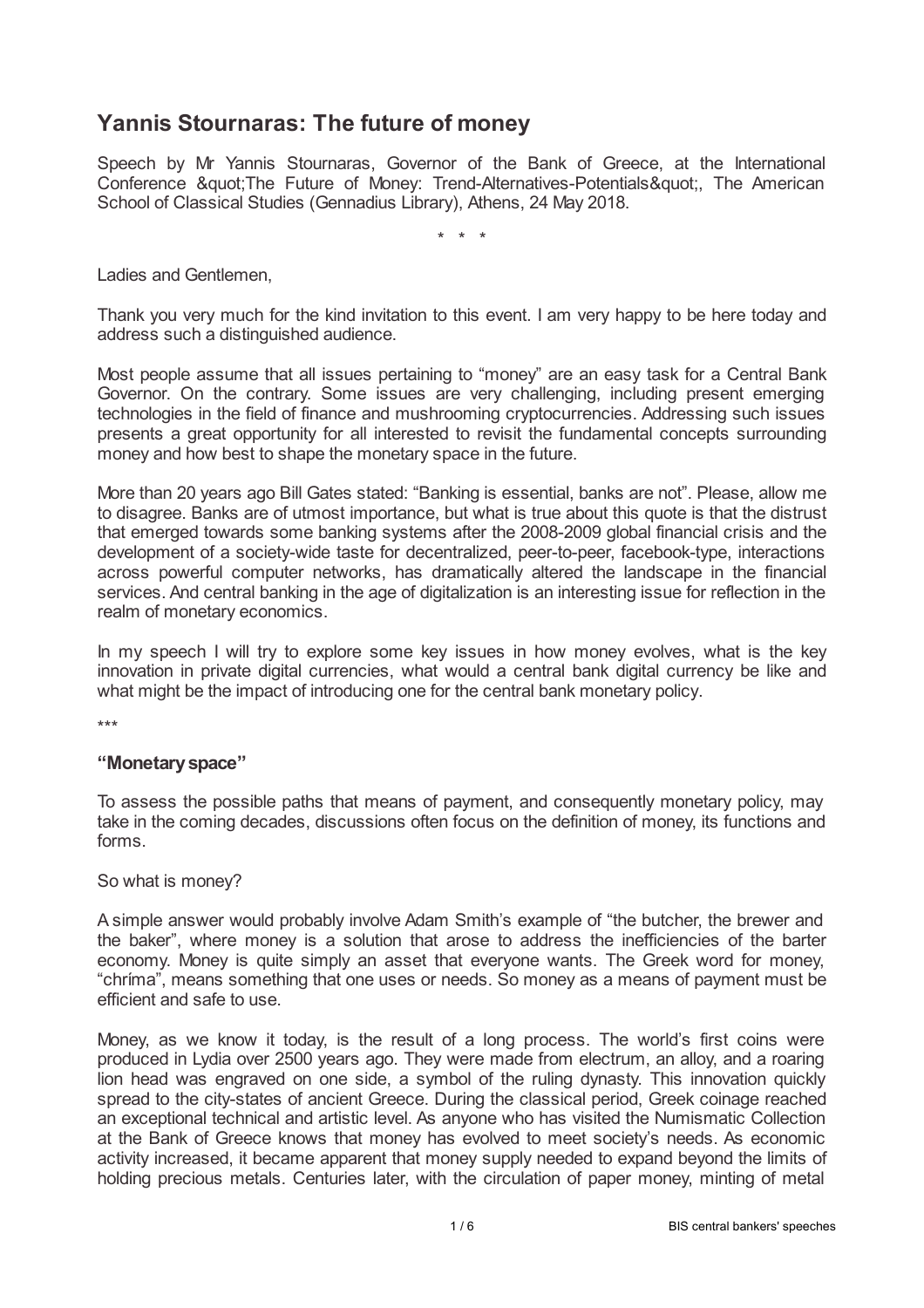coins was restricted to lower values.

In classical economic theory, money fulfils three functions. First, it is a means of payment and therefore has a key role in all financial transactions. Second, it forms a unit of account. Third, it is a store of value. People will only accept money as a means of payment if they believe it can be used again in the future. For all these to work, money assumes a broad trust in the issuing institution. The first central bank was founded to build additional trust in the currency, since the issuance by private entities led to an unstable system. Hence, the role of the central bank is related to trust.

There are three types of money in the economy: a) physical cash, i.e. banknotes and coins. Banknotes is the form of central bank money that can be held by the general public. b) The second is electronically recorded deposit account liabilities on the ledgers of commercial banks. c) The third is reserves, that is, deposits of commercial banks with the central bank.

Cash nowadays is displaced in many ways and the "demonetization" of transactions has become a commonplace. However, the question arises: Will there be an increased need for cash in the near future? The answer is clearly positive. For, here is the paradox of the coming "cashless economy". According to the ECB, in 2016 around 79% of all payments at Points of Sale (PoS) in Europe were made with cash<sup>[1](#page-4-0)</sup>. Therefore, although nowadays most money has been already digitized, cash is still world's quintessential means of payment. Cash still remains an important and a very popular component of money supply.

#### <span id="page-1-0"></span>**Digital Currencies**

Preserving the two distinguishing attributes of cash, namely anonymity and peer-to-peer exchangeability within a digitized platform, had proven to be significantly challenging until the distributed ledger technology offered in 2008 the key to assure in a decentralized way than one could never spend twice her withholding (the "double spending problem").

There is a lot of excitement in the air about cryptocurrencies. Everyone has heard about Bitcoin, whose market capitalization as of the first quarter of 2018 exceeded 110 billion US\$, increasing by a factor of ten within a year. The above observation raises many questions, while it is true that cryptocurrencies represent only a negligible fraction of all world payments.

<span id="page-1-1"></span>There has been a raging debate about the effects on the financial system of introducing virtual currencies, digital currencies and related innovations. The IMF has recently recognized that digital currencies might offer potential benefits, including greater speed and efficiency in making payments and transfers – particularly across borders<sup>[2](#page-4-1)</sup>. Offsetting the promised benefit of low payment processing costs, which is expected when the technology in this field matures, is the extreme volatility of cryptocurrencies' prices. "Crypto" means anonymity and anonymity can be abused in a world of crime, terrorism and evasion.

<span id="page-1-2"></span>The ECB has been considering monetary policy implications resulting from the introduction of cryptocurrencies since at least 2012. In its recent study, it suggested that due to its high price volatility and low acceptance rate, the bitcoin could not be regarded as a full form of money from an economic perspective  $3$ . More recently, the issue has been discussed in the G-20 meeting and in the latest communiqué of Finance Ministers and Central Bank Governors (Buenos Aires 19-20 March 2018) where it was stated that crypto-assets lack the key attributes of sovereign currencies, although at some point they could have financial stability implications.

So, in the current state, digital currencies leave monetary transmission mechanisms largely unaffected.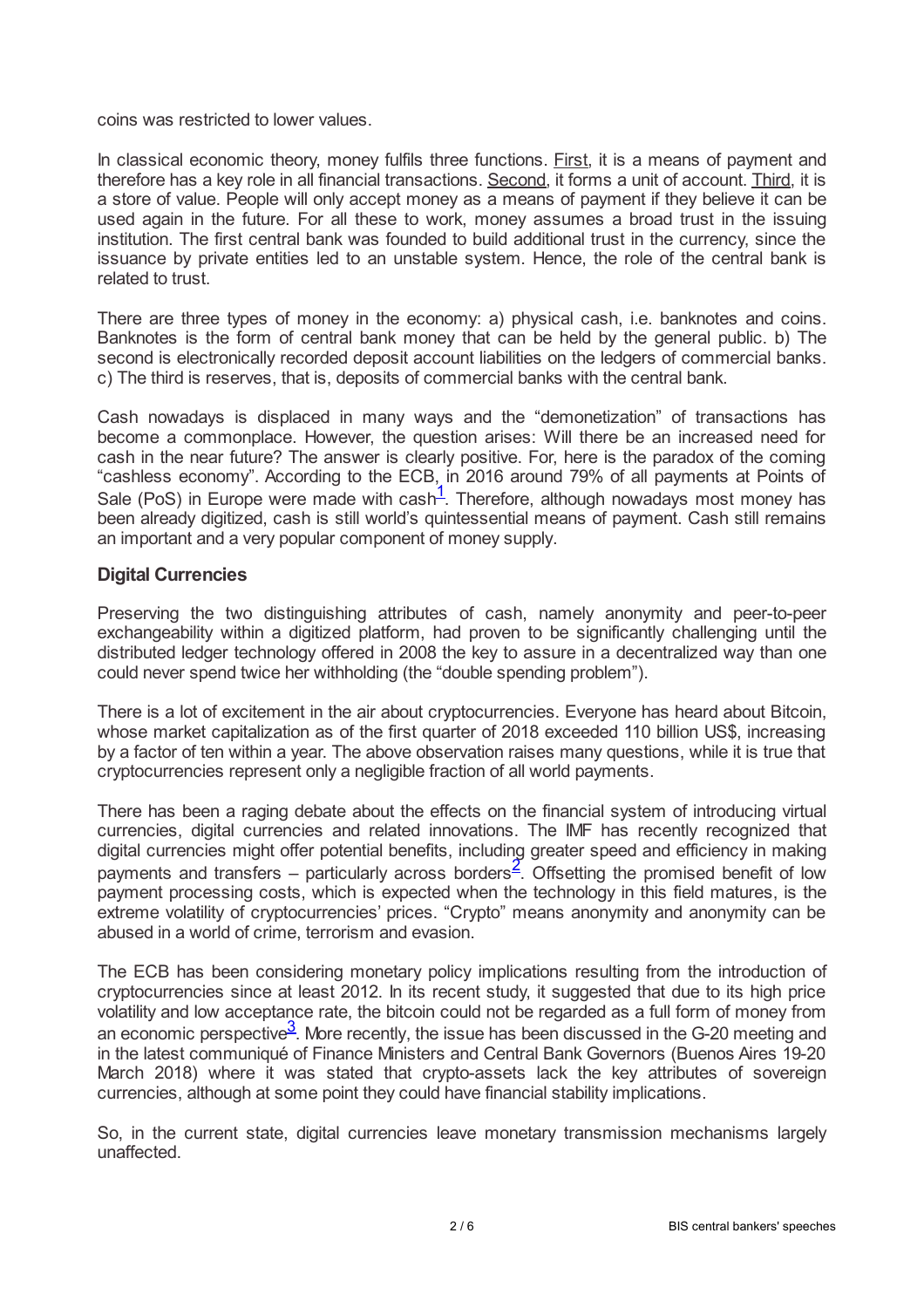However, it is almost a cliché to say that the only certainty about the future of cryptocurrencies is uncertainty. Risks to financial stability may eventually emerge since the impact of the digital currencies on the monetary transmission mechanism ultimately depends on whether firms and households broadly accept them. Therefore, supervisory authorities are monitoring all developments in the crypto-ecosystem, occasionally issuing warnings for crypto-exchanges and brokers, Initial Coin Offerings, futures, exchanged traded funds etc. To this date, some countries have tried to ban crypto-assets altogether (e.g. Morocco) while others are fostering their development (e.g. Malta).

On the other hand, the distributed ledger technology (DLT) underlying some digital currencies schemes, offers potential benefits that go far beyond digital currencies themselves. Adistributed ledger technology is used as a decentralized minting and transaction processing platform, with copies of all the transactions ever performed distributed on a public network of computing servers. A transaction on such a network is completed when the majority of the servers in the network achieve consensus that it is valid, using cryptographic identification techniques (privatepublic keys and hash functions), thus eliminating the need for a trusted party (e.g. central bank).

DLT is likely to change mainly securities clearing and settlement operations. A key feature of distributed ledger networks as payment platforms is that the entire history of transactions – which is immutable - is available to all transactions verifiers in real time. Acopy of the transaction ledger is stored in all participating agents Data Centers and thus cannot be easily compromised; at the same time it is easily verifiable and readily auditable.

<span id="page-2-0"></span>Bank of Canada experimented on a DLT-based wholesale payment system (the so called "Project Jasper") and concluded that core wholesale payment systems function quite efficiently but there could be some benefits from the interaction with a larger DLT ecosystem of financial market infrastructures, including cross-border transactions $\frac{4}{1}$  $\frac{4}{1}$  $\frac{4}{1}$ . In a recent speech, the IMF states that DLT could be applied to various processes in cross boarder payments and gains would be most evident in efficiency<sup>[5](#page-4-4)</sup>. Bank of England has expressed the view that there is scope for central banking and the financial system more broadly to benefit from the settlement technology  $6$ . But many colleagues stress that the DLT is not perfected yet as technology and it has not been adequately tried. To central banks it remains at an experimental stage at present.

### <span id="page-2-2"></span><span id="page-2-1"></span>**Central Bank Digital Currencies (CBDC)**

I will now move to an interrelated discussion that focuses on the desirability of central banks to provide digital currencies through distributed ledger technologies in a decentralized fashion.

Lately, the prospect of central bank cryptocurrencies is attracting attention. Central banks are drawn to the idea of issuing a fast, efficient, digital currency that does not carry the cost of securing, distributing and processing physical banknotes and coins and that can be tracked in real time as it moves through the financial system. The development of DLT in recent years now provides the possibility of a supplement to physical cash in the form of central bank digital currencies. The Bank of England was among the first central banks to take notice of the feasibility of a central bank digital currency, and other monetary authorities have since followed<sup>Z</sup>.

<span id="page-2-3"></span>CBDC is a potential new form of digital central bank money. In the current banking system, only commercial banks hold digital money in deposit at the central bank, i.e. reserves. By introducing an universally accessible CBDC, every household and business would be enabled to hold direct claims against the central bank. In practice, the central bank would guarantee free convertibility at par (i.e. 1:1). This practice would make the digital currency a secure store of value, incentivizing individuals and businesses to hold the CBDC. One major issue, however, is whether the CBDC should be an interest bearing asset or not.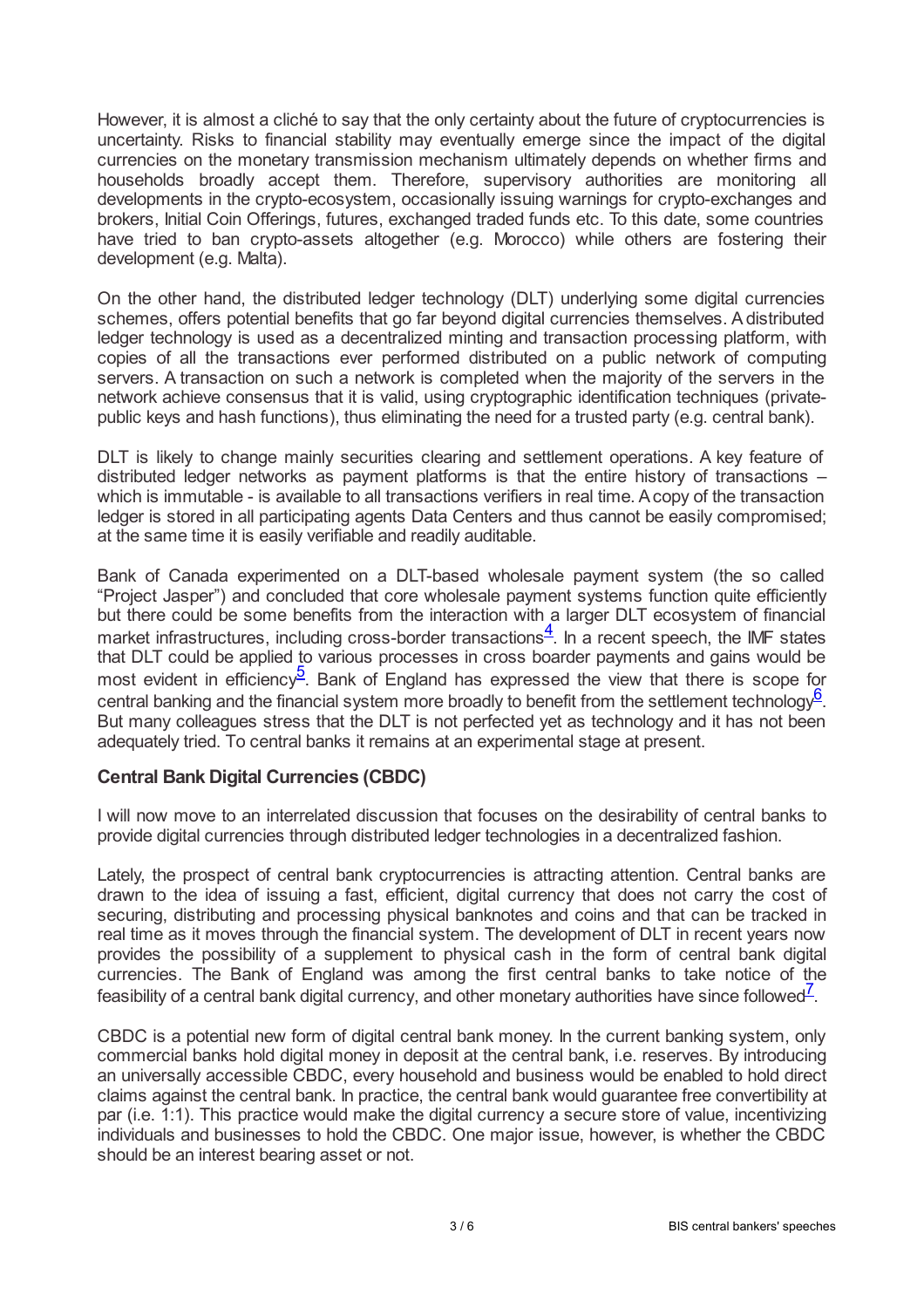There are two cases:

## **A) CBDC pays no interest, just like paper currency.**

In this case, households and companies would be incentivized to hold most of their liquid funds in interest bearing deposit accounts at commercial banks, keeping the use of the digital currency fairly modest. However, this form of digital currency would constrain the ability of central banks to push interest rates below zero during periods of weak aggregate demand and deflation because depositors would swiftly move their funds into digital currency paying zero interest. Thus, the effective zero lower bound on interest rates would become a more binding constraint for monetary policy.

### **B) CBDC is introduced as an interest bearing currency.**

In this case, the central bank would pay interest for digital currency accounts held at the central bank by individuals, companies and banks, similar to the deposit facility for commercial banks. If the digital currency bears interest, it will likely affect the demand for physical cash out of circulation, at least to a large extent. In a recent working paper of Bank of England, CBDC is defined as "a central bank granting universal, electronic, 24x7, national-currency-denominated and interest-bearing access to its balance sheet" $\frac{8}{3}$  $\frac{8}{3}$  $\frac{8}{3}$ .

<span id="page-3-0"></span>Furthermore, with an interest bearing CBDC, still only if we assume that zero-interest bearing paper currency eventually disappears, the constraint of an effective lower bound will be removed and thereby there will be no need for alternative monetary tools such as quantitative easing or fiscal interventions $\frac{9}{2}$  $\frac{9}{2}$  $\frac{9}{2}$ .

<span id="page-3-1"></span>Introducing CBDC as an interest bearing security has its merits, as explained above, but it comes also with great risks. One major question is the following: if money users have access to risk free central bank money, why would they hold risky commercial bank deposits?

This gives rise to Gresham's law, namely that "bad money drives out good money", particularly during periods of banking crises. Therefore, the impact on the balance sheets of the commercial banks would be the same as in a classical bank run. Banks would increasingly lose the ability to attract deposits, creating a potential for more destructive financial crises. Moreover, without the ability to attract deposits, banks would lose their ability to provide credit; hence they would lose their core function as financial intermediaries in the economy.

There are other reasons why some central banks, for example in the Scandinavian countries, might view CBDC particularly favourably. At a time of rapidly declining paper currency circulation, this could maintain the central bank's seignorage revenues while preserving some public, trustenhancing, element in money. The advent of digital currencies can help increase financial inclusion and thereby expand the size of the formal economy. On the other hand, the real-time traceability of digital ledger transactions can combat effectively money laundering, fiscal and social fraud and help in the expansion of the tax base.

Payment system efficiency seems to be also an objective in considering CBDC. Money and payment systems are intrinsically linked. They evolved together and this connection remains evident in the responsibility of the central banks to ensure the stability of the payment systems. Some potential benefits include a) less concentration of liquidity in payment systems which make large banks less systemically important and b) enhanced stability for the overall payment ecosystem, depending on the type of the distributed ledger technology.

\*\*\*

Innovation is something that powers development in the financial sector, has contributed to the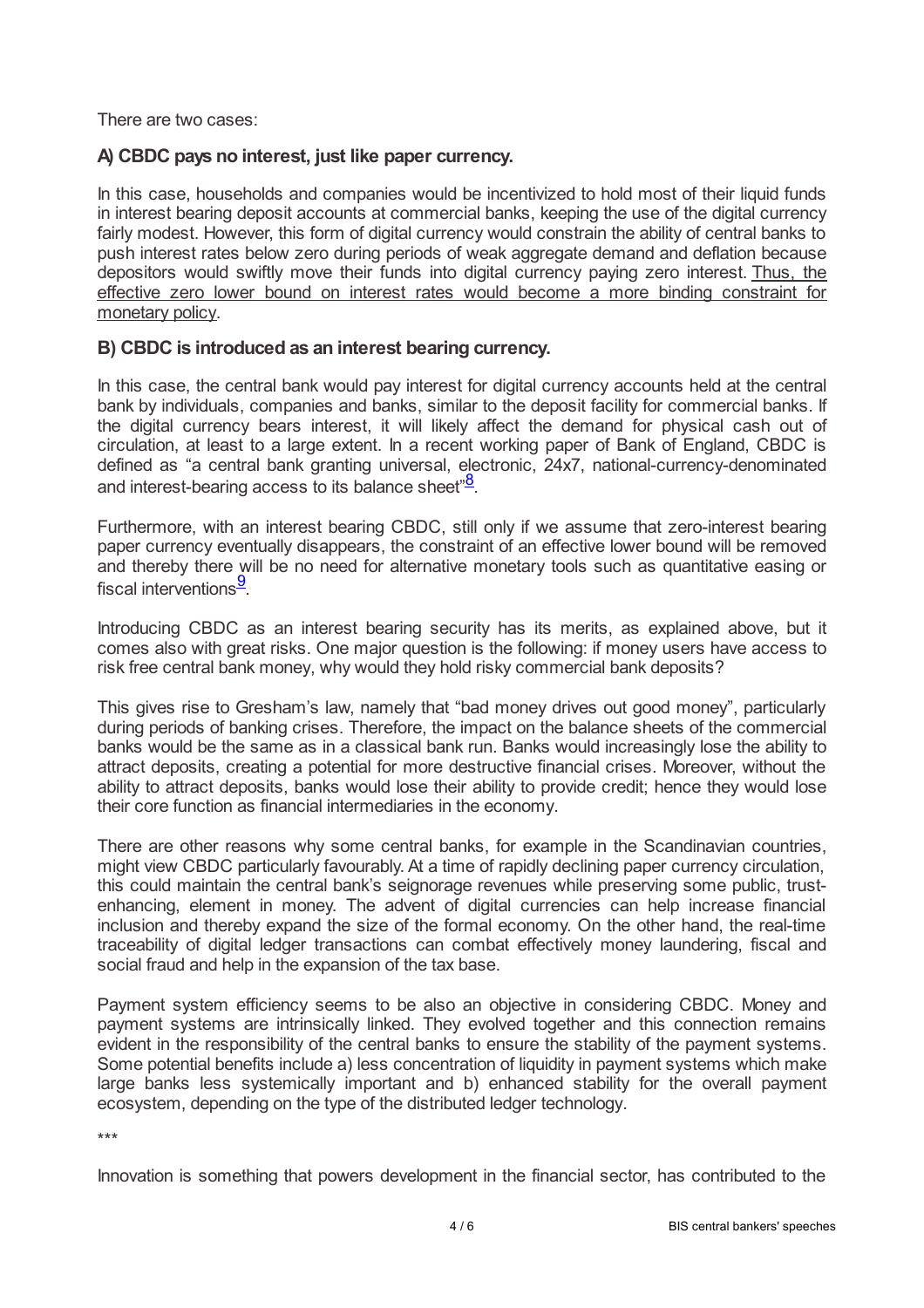high standard of living we now enjoy and has made finance more "democratic". For example, crowdfunding has enabled access to finance to a greater part of the society, while using smartphone apps we can now make mobile payments.

Yet, digital currency is something else.

<span id="page-4-12"></span><span id="page-4-11"></span>I am not sure whether digital currency will become a substitute of cash in the near future since many important questions remain unanswered. Cryptocurrencies have no intrinsic value, only value in exchange. Their value derives from the hope, to quote Yves Mersch, "of finding a greater fool to sell to before the inevitable crash<sup>"[10](#page-4-9)</sup>. There is also the crucial point which Augustin Carstens makes $\frac{11}{1}$  $\frac{11}{1}$  $\frac{11}{1}$  that usage of crypto-assets "relies on the oxygen provided by the connection to standard means of payments and trading apps that link users to conventional bank accounts… [We must] not allow such tokens to rely on much of the same institutional infrastructure that serves the overall financial system and freeload on the trust that it provides...".

Today, banks face a strategic dilemma with the emergence of DLT. Just as the Internet decentralized the flow of information, so has the emergence of crypto instruments decentralized value. And just as postal services have not disappeared, banks are not about to disappear either. DLT might have many positive outcomes for banks, from reducing settlement risk and associated capital costs, to reducing costs associated with back office functions, to the possibility of reducing core banking system costs as the DLT may replace much of the need for a banking general ledger in the future. But we remain still far from this point.

Digitalization in finance opens up bewildering opportunities. Central banks should capitalize on them but without losing sight of the potential risks. The Bank of Greece and the ECB have several reasons to be interested in developments in digital currencies. We cannot predict the exact direction the innovations will take but we will certainly continue to monitor developments and assess their implications.

- <span id="page-4-1"></span> $\frac{2}{3}$  $\frac{2}{3}$  $\frac{2}{3}$  (2) Lagarde, C. (2017), "Central Banking and FinTech – A Brave New World?", Speech at the Bank of England Conference, London.
- <span id="page-4-2"></span> $\frac{3}{2}$  $\frac{3}{2}$  $\frac{3}{2}$  (3) ECB (2015), Virtual Currency Schemes – A Further Analysis, European Central Bank.
- <span id="page-4-3"></span> $\frac{4}{5}$  $\frac{4}{5}$  $\frac{4}{5}$  (4) Chapman, J., Garrat, R., McCormack A and W. McMahon (2017), "Project Jasper: Are Distributed Wholesale Payment Systems Feasible yet?", Financial System Review, Bank of Canada.
- <span id="page-4-4"></span> $\frac{5}{2}$  $\frac{5}{2}$  $\frac{5}{2}$  (5) Dong, H. (2017), "FinTech and Cross-Border Payments", Speech at the Ripple – Central Summit, New York.
- <span id="page-4-5"></span> $6$  (6) Carney M (2018), "The Future of Money", Speech to the Inaugural Scottish Economics Conference, Edinburgh.
- <span id="page-4-6"></span> $\frac{7}{1}$  $\frac{7}{1}$  $\frac{7}{1}$  (7) Ali, R., Barrdear, J., Clews, R. and J. Southgate (2014), "Innovations in payment technologies and the emergence of digital currencies", Bank of England Quarterly Bulletin, Vol. 54, No. 3, pages 262-75.
- <span id="page-4-7"></span> $\frac{8}{6}$  $\frac{8}{6}$  $\frac{8}{6}$  (8) Barrdear, J. and M. Kumhof (2016), "The Macroeconomics of Central Bank Issued Digital Currencies", No. 605, Bank of England.
- <span id="page-4-8"></span> $\frac{9}{2}$  $\frac{9}{2}$  $\frac{9}{2}$  (9) Agarwal, R. and M. Kimball (2015), "Breaking Through the Zero Lower Bound", International Monetary Fund Working Paper, No 15/224.
- <span id="page-4-9"></span> $\frac{10}{10}$  $\frac{10}{10}$  $\frac{10}{10}$  (10) Mersch, Y. (2018), "Virtual or Virtueless? The Evolution of Money in the Digital Age", Speech at the Official Monetaryand Financial Institutions Forum, London.
- <span id="page-4-10"></span> $\frac{11}{1}$  $\frac{11}{1}$  $\frac{11}{1}$  (11) Carstens A (2018), "Money in the Digital Age: What Role for Central Banks?", Speech at the Goethe

<span id="page-4-0"></span> $\frac{1}{1}$  $\frac{1}{1}$  $\frac{1}{1}$  (1) Esselink, H. and L. Hernandez (2017), "The Use of Cash by Households in the Euro Area", No201, European Central Bank.